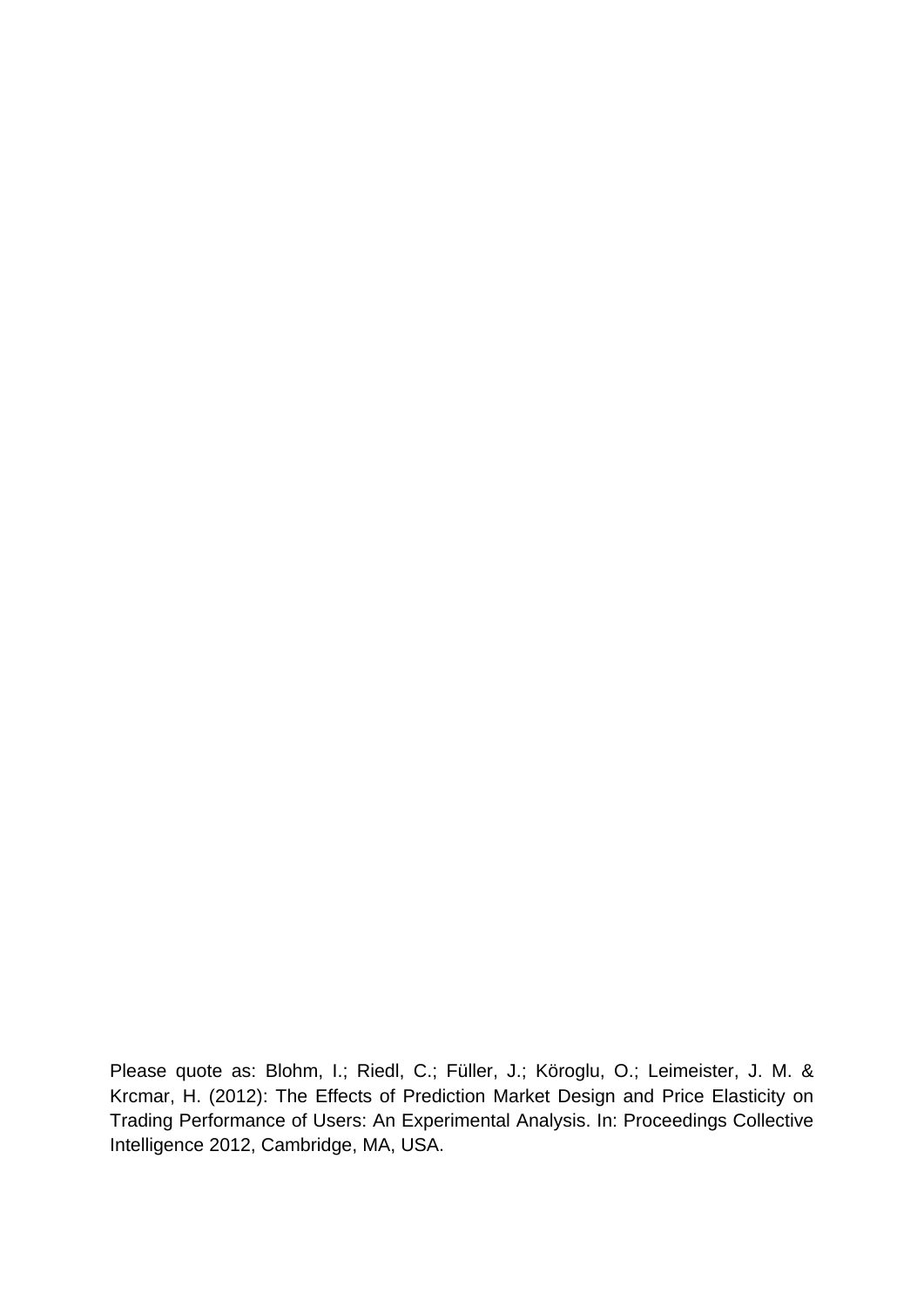# **THE EFFECTS OF PREDICTION MARKET DESIGN AND PRICE ELASTICITY ON TRADING PERFORMANCE OF USERS: AN EXPERIMENTAL ANALYSIS**

Ivo Blohm<sup>1</sup>, Christoph Riedl<sup>2</sup>, Johann Füller<sup>3</sup>, Orhan Köroglu<sup>1</sup>, Jan MarcoLeimeister<sup>4</sup>, Helmut Krcmar<sup>1</sup>

<sup>1</sup>Technische Universität München Chair for Information Systems (I17) Boltzmannstr. 3 85748 Garching b. München, Germany e-mail: {ivo.blohm, koeroglu, krcmar}@in.tum.de

> <sup>3</sup>Universität Innsbruck School of Management, Universitätsstraße15 6020 Innsbruck, Austria e-mail: johann.fueller@uibk.ac.at

#### **ABSTRACT**

We employ a 2x3 factorial experiment to study two central factors in the design of prediction markets (PMs) for idea evaluation: the overall design of the PM, and the elasticity of market prices set by a market maker. The results show that 'multi-market designs' on which each contract is traded on a separate PM lead to significantly higher trading performance than 'single-markets' that handle all contracts one on PM. Price elasticity has no direct effect on trading performance, but a significant interaction effect with market design implies that the performance difference between the market designs is highest in settings of moderate price elasticity. We contribute to the emerging research stream of PM design through an unprecedented experiment which compares current market designs.

**Keywords:** Prediction market, market design, market making, price elasticity, idea evaluation

#### **INTRODUCTION**

The rise of Web 2.0 applications and online communities has empowered firms to tap into the creative potential and knowledge of millions of users. Concepts such as crowdsourcing (Howe, 2008), and open innovation (Chesbrough, 2003) ask for the active engagement of customers, employees, and suppliers in the innovation process. Open innovation (OI) communities have become quite popular. Users from all over the world engage in such platforms and generate numerous ideas, comments, and evaluations. While such online platforms ensure a large variety of

<sup>2</sup>Harvard University Institute for Quantitative Social Science 1737 Cambridge St. Cambridge, MA, 02138, USA e-mail: criedl@iq.harvard.edu

<sup>4</sup>Universität Kassel Chair for Information Systems Nora-Platiel-Straße 4 34127 Kassel, Germany e-mail: leimeister@uni-kassel.de

ideas and solutions, they bear the problem of evaluating and selecting the best ideas. Various community-based, expert-based and jury-based evaluation and selection methods exist and are applied. However, the selection of the best ideas and prediction of success is still difficult and effortful. Developing precise forecasting tools is of crucial importance since inaccurate evaluation mechanisms imply the risk of selecting the wrong ideas. Lately, prediction markets (PMs) have been introduced as promising tool for collective evaluation tasks. While researchers have demonstrated the appropriateness of PMs during the innovation process, e.g. for the evaluation of new product ideas (Bothos et al., 2009, LaComb et al., 2007, Soukhoroukova et al., 2012), new product concepts (Dahan et al., 2010) and early stage technologies (Chen et al., 2009-10), uncertainty remains about how their design affects their predictive performance.

The predictive performance of PMs depends on certain circumstances such as access to accurate information and to independent knowledge sources which may not hold true for PMs for idea evaluation as they have to deal with high uncertainty and little available information. In this domain, little is known about how the design of the applied PM affects its predictive performance, how it affects traders' skills to cope with these conditions, and how the ideal PM configuration for idea evaluation may look like. In current research, different market designs are applied, i.e. 'single-market designs' which handle all idea contracts on a single market (e.g. Soukhoroukova et al., 2012, Gaspoz/Pigneur, 2008), or 'multi-markets' which set up a separate market for each idea (Bothos et al., 2009) but comparisons of relative performance lack. Additionally, current market makers such as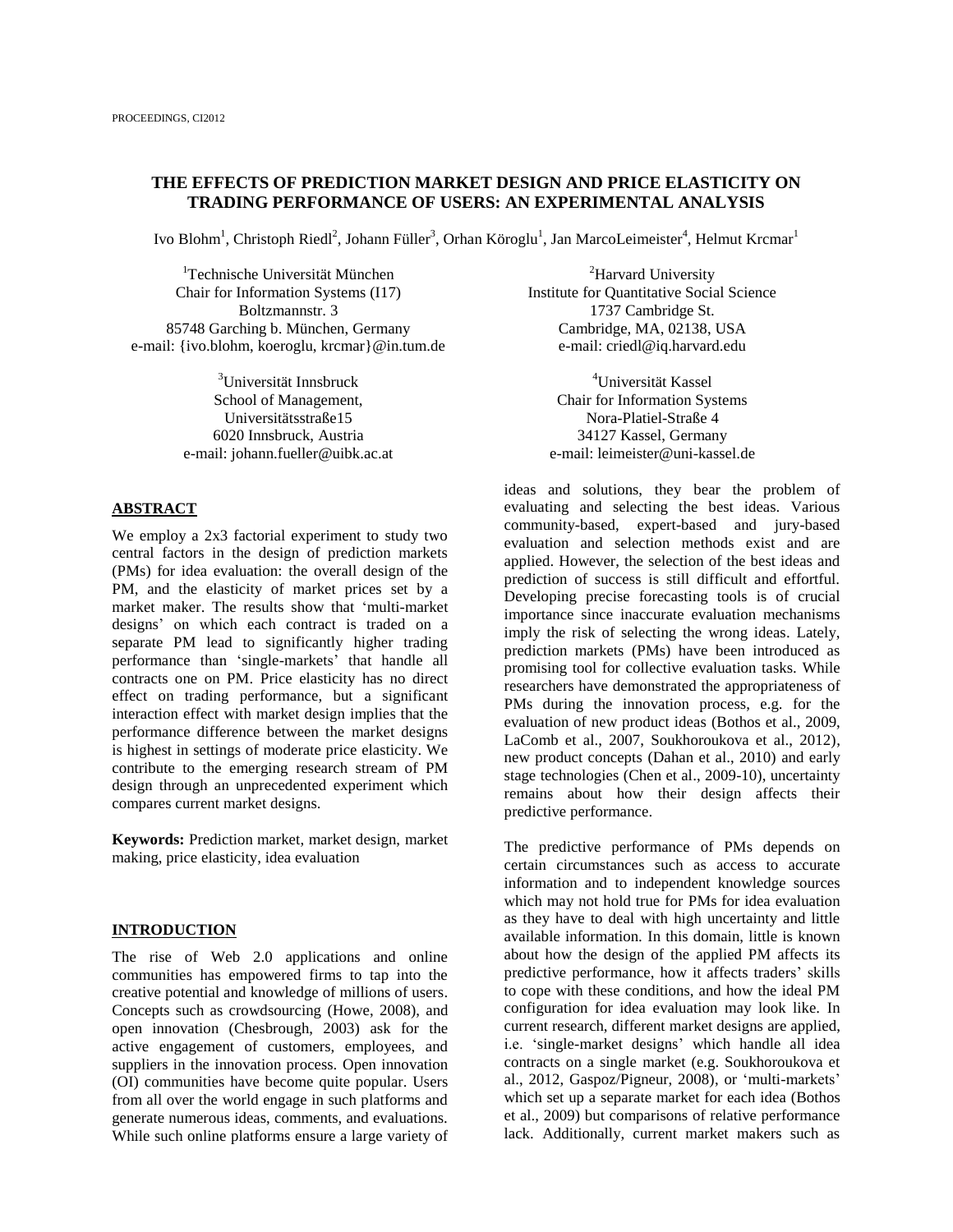Logarithmic Market Scoring Rules increase market accuracy (Hanson 2003) and allow to adjust their pricing algorithm such that elasticity of market prices changes. However, it is not yet clear how this market maker is applicable for idea evaluation and how changing price elasticity affects trading performance of users. Thus, the aim of this study is to gain a deeper understanding about the design of PMs for idea evaluation. In detail, we explore: 1) how the two different market designs affect trading performance of PM users and 2) how these effects are moderated by the elasticity of market prices. Answers to these questions shed light on predictive performance of PM for idea evaluation and provide help to configure accurate PMs for idea evaluation. The paper is structured as follows. After a short review of PMs, we present our research design. This is followed by the analysis and a discussion of results, contributions, limitations, and need for future research.

# **RELATED WORK**

PMs are virtual market places on which users trade contracts that are bound to the occurrence of a future event and whose purpose is to collect, aggregate, and evaluate dispersed information (Wolfers/Zitzewitz, 2004). The theoretical foundation of PMs is the efficient market hypothesis. According to Hayek (1945), market prices are the most efficient instrument to aggregate asymmetrically dispersed information. Thus, market prices in efficient markets can be used for forecasting as they reflect all available information (Fama, 1970). In PMs, traders buy contracts that have a certain payoff (e.g., \$100) if a future events occurs. In the case that this event does not occur, contract holders receive no payoff. Hence, the market price reflects the probability that this event occurs, and traders can make profits if they correctly predict the event's occurrence. PMs have successfully been used in the domains of politics, sports, and economics. Researchers also applied the concept to the evaluation of new product ideas (Soukhoroukova et al., 2012, LaComb et al., 2007), new product concepts (Dahan et al., 2010) and early stage technologies (Chen et al., 2009-10).

On PMs, non-binary event spaces, i.e. a magnitude of idea contracts, have been implemented in two different ways. Most researchers set up a single market containing more than two tradable events (Soukhoroukova et al., 2012, Gaspoz/Pigneur, 2008), i.e., all contracts for all ideas are traded on one market. In these markets, traders are able to hold stocks in their portfolio of which they think the underlying event will occur at the market end (we call this 'single-markets'). Contrary, it is also possible to set up a single market for each tradable event or idea ('multi-markets') (Bothos et al., 2009).

In these markets, each idea is represented by two contracts that we call top-contracts ('the idea will be the best idea on the market') and flop-contracts ('the idea will not be the best on the market'). These multiple markets are unified via a common user interface so that they appear as one market to the user. A similar effect can be realized with shortselling functionalities on single-markets (Kamp/Koen, 2009, Wolfers/Zitzewitz, 2004). However, as most members of OI communities will rarely use PM they may lack sufficient knowledge on financial markets in order to apply this complex concept successfully (Blohm et al., 2011).

A major concern of PMs are 'thin markets' in which information aggregation is ineffective due to insufficient traders (Hanson, 2003). Automatic market makers overcome this problem with algorithms that adjust prices based on the transactions of the traders. They give instant feedback to traders, as trades can be performed at any time without having to wait for a second trader as a counterparty (Pennock/Sami, 2008). Thus, market makers add infinite liquidity to PMs. Hanson's (2003) Logarithmic Market Scoring Rules (LMSR) maker is currently the most applied market maker (Jian/Sami, 2012, Slamka et al., 2012). As the LMSR market maker, most market makers apply some kind of mechanism for adjusting its pricing algorithm and its effective liquidity or price elasticity, that can be defined as the degree prices for a given contract change due to a single transaction. In this regard, the LMSR market maker applies an elasticity constant b, whose values can be chosen freely.

# **RESEARCH MODEL AND HYPOTHESES**

Market and contract design are pivotal drivers of accuracy of PMs as it directly affects how dispersed information of multiple traders is aggregated by the market (Wolfers/Zitzewitz, 2004). However, the performance of PMs is not only influenced by how efficient the mechanism aggregates dispersed information, but is also driven by the trading decisions of its users. Appropriately designed PMs may help traders to distinguish more exactly between the single traits of the traded contracts, i.e. a better understanding of idea quality on PMs for idea evaluation, and to convey these judgments into more accurate trading decisions.

We belief that multi-market designs enhance the trading performance of users on PMs for idea evaluation due to two reasons. Firstly, multi-markets could counter the negative effects of 'favorite longshot biases' (Snowberg/Wolfers, 2010). This bias occurs in betting and prediction markets as individuals tend to overbet longshots and underbet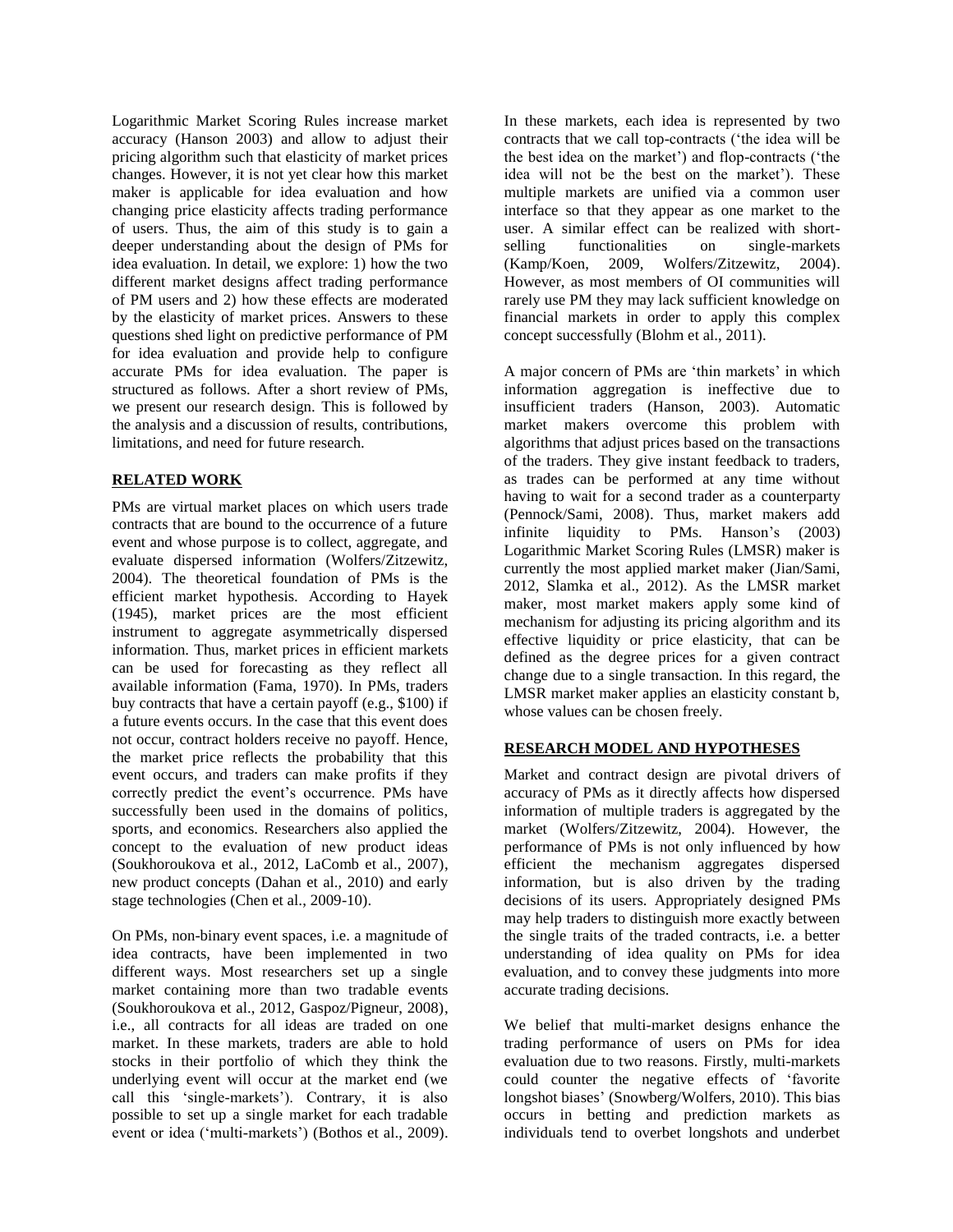favorites. This effect has found to be robust and is grounded in cognitive errors in human information processing. Individuals cannot merely distinguish between small and tiny probabilities. As a result, both are priced similarly, therefore overpaying the smaller one. Further, people distrust very high probabilities leading to relative underevaluations (Snowberg/Wolfers, 2010). The LMSR market maker considers contract prices as probabilities of occurrence. Thus, market prices of all traded contracts equal 1. In OI communities, PMs have to cope with a big amount of ideas. Single-markets handle all these ideas on a unified market (with one market maker), whereas multi-markets employ a single market for every idea (with an own market maker each). Thus, single-market designs should create a higher amount of 'penny stocks' – idea contracts with very low prices. This bigger amount of low priced contracts on single-markets should decrease the ability of PM users to adequately judge idea quality. Secondly, and more importantly, multimarkets should endow a better decision support for traders. Buying an idea contract on single-markets, users can bet on whether the given idea will be of higher quality than the other ideas on the market. On multi-markets traders can also sort out bad ideas by buying flop-contracts. Whereas top-contracts resemble the contracts traded on single-markets and might be appropriate for betting on high quality ideas, flop-contracts might appeal for ideas that users perceive as bad. Thus, flop-contracts help to reduce pricing errors as prices can actively be driven down (Kamp/Koen, 2009, Wolfers/Zitzewitz, 2004). Additionally, on single-markets every transaction affects market prices of all contracts as a single market maker is used. On multi-markets instead, a single transaction is only affected the prices of the traded contracts counterpart. Thus, users of singlemarkets have to process more information that changes more dynamically. Cognitive load theory suggests that human information processing capacity is limited and information processing errors occur due to cognitive overload. Thus, these additional information processing demands may lead to situations of cognitive overload hampering the trader's ability to make accurate trading decisions (Blohm et al., 2011). Thus, we assume:

*H1: The market design influences the trading performance of users such that 'multimarkets' lead to higher trading performance than 'single-markets.'*

Automatic market makers adjust prices on a given pricing algorithm. Existing research suggests that the efficiency of such market makers is a function of their price elasticity. If price elasticity is too low,

prices of idea contracts hardly change and PMs behave very statically. As a consequence, market performance may drop as information exchange via the market mechanism is limited and not enough information can be collected, aggregated, and distributed via the market mechanism (Pennock/Sami, 2008). Thus, market prices in these markets are not efficient such that they cannot transfer private information from well informed to less informed traders (Hayek, 1945). By contrast, too high price elasticity creates highly volatile markets in which prices change very dynamically (Berg/Proebsting, 2009). High degrees of price elasticity create a more complex trading environment as more extreme situations in which high profits or losses can be generated will occur. Traders will have to process more information during the trading process making PM usage a more complex task. Thus, too high price elasticity might lead to situations of cognitive overload in which decision making quality of PM users decreases (Blohm et al., 2011). Thus, trading performance should follow an inverted u-shape as price elasticity increases. However, we believe that the effects of price elasticity on trading performance are conditional on the superordinate market design. If the market design is ill-fitted to the task at hand, the adjustment to an appropriate price elasticity of the market maker will have only a minor effect on trading performance. In H1 it was hypothesized that single-markets lead to a higher cognitive load than multi-markets as traders have to process more information that also changes more dynamically. Thus, the users of single-markets are generally more endangered by the risk of cognitive overload. If price elasticity increases, the cognitive load of prediction market usage should also rise as markets become more volatile. As cognitive load is an additive concept, users of single-markets should be more susceptible to cognitive overload than users of multi-markets. By contrast, users of multi-markets could initially benefit from increasing price elasticity as this market feedback supports them to make more accurate trading decisions. However, if market elasticity is too high, users of multi-markets will also reach a state of cognitive overload hampering their trading performance. Hence, we assume:

*H2: Price elasticity moderates the effect of market design on trading performance such that the difference in trading performance between 'multi-markets'* and *'singlemarkets' will be higher for moderate elasticity settings and smaller for low and high elasticity settings (inverted u-shape).*

Our research model is depicted in Figure 1.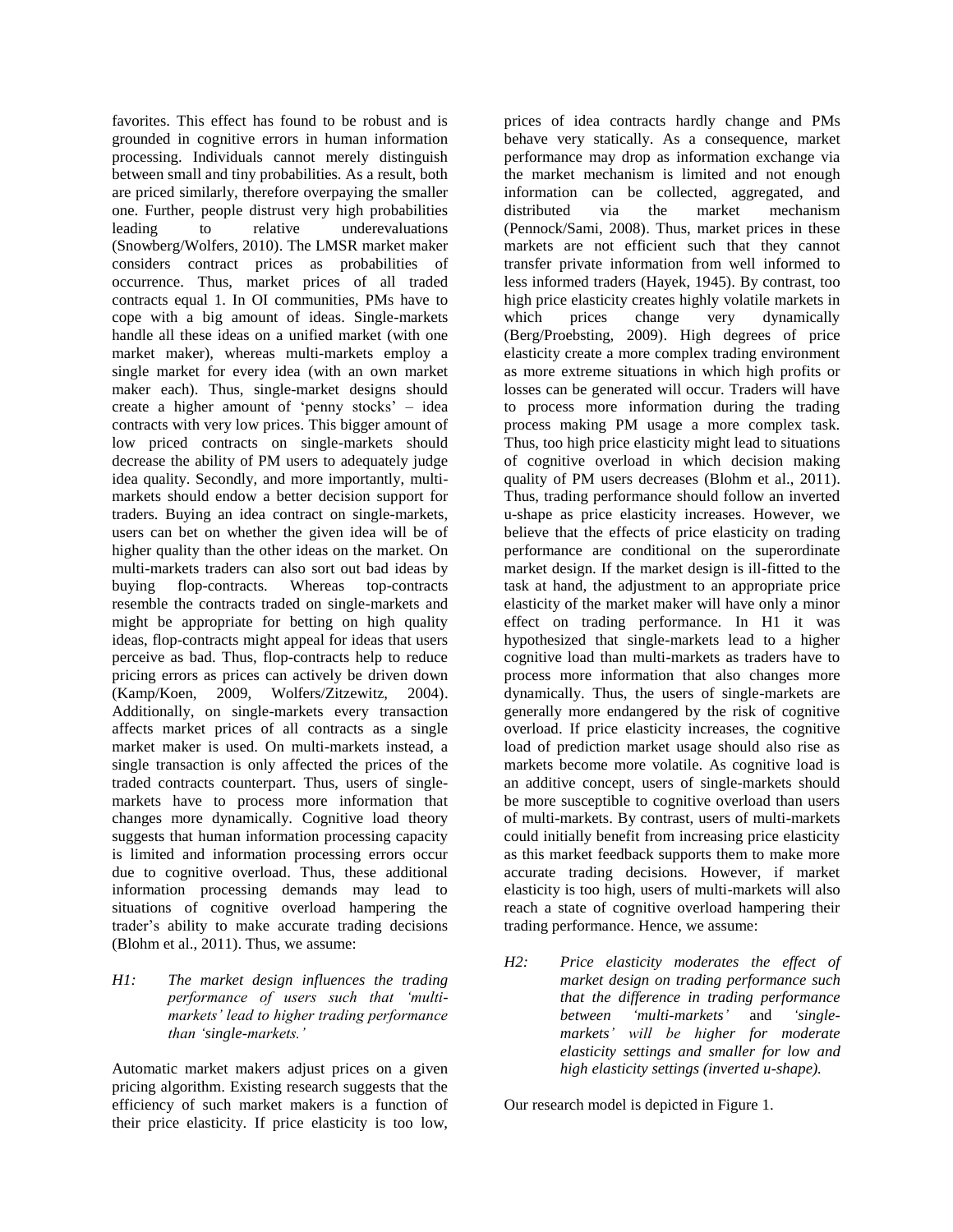

*Figure 1: Research Model*

# **RESEARCH DESIGN**

#### **Experimental Task and Design**

In this study six PMs using Hanson's (2003) LMSR market maker are compared. We employ a 2x3 between subject factorial design with random assignment of 323 participants (cf. Table 1). The first factor was market design, where we implemented 'single-market' and 'multi-market' designs. The second factor represented price elasticity, which we varied from low to medium to high. We tested three different price elasticity settings simulating a low (b=877; assuming 80 active traders), a moderate (b=548; assuming 60 active traders), and a high price elasticity on the market (b=219; assuming 40 active traders) in relation to the traders in each market. We used the approach of Berg/Proebsting (2009) to calculate the given degrees of price elasticity.

|        |                        | <b>Price Elasticity</b> |          |          |
|--------|------------------------|-------------------------|----------|----------|
|        |                        | high                    | moderate | low      |
| Market | Single-Market $N = 53$ |                         | $N = 64$ | $N = 38$ |
| Design | Multi-Market $N = 65$  |                         | $N = 54$ | $= 49$   |

*Table 1: Research Design*

We used a standard portal for OI communities developed by the authors for the web experiment. Features, such as idea submissions, or commenting were disabled. Apart from the trading mechanisms all portals were identical. The portal consisted of a summary page containing the ideas to be traded, a portfolio page, and a FAQ explaining the experimental task as well as the PM's way of functioning. The portfolio page contained financial information, such as transaction prices, liquid funds, and a graph representing a trader's overall portfolio value. The participants used their own computers. Before starting the experiment, we confirmed whether all common web browsers displayed the PM correctly. As a web experiment closely reflects the actual usage scenario of OI communities, high external validity of our results can be assumed. Participants could trade the ideas in their natural environment and could allocate as much time to the task as desired. The internal validity of our results was enhanced by analyzing the log files of the PMs. By doing so, inappropriate user behavior, such as a random trading, could be identified. The forecasting goal was set to identify the best five ideas. Intensive

pretesting revealed that the subjects perceived the task of identifying the best five ideas as considerably easier than identifying the best idea. On all markets participants received a capital of 5,000 virtual currency units. Participants received a payoff of 100 virtual currency units for each idea contract in their portfolio that were correctly classified and 0 for incorrect classifications.

# **Procedure**

Based on the random assignment, participants were invited via a personalized email that included a link with the respective system URL and an exhaustive description of the experimental task. Additionally, we provided all participants with a unique activation code that was necessary upon registration on the PM in order to prevent cross-contamination effects and manipulations through the creation of multiple user accounts. The trading period lasted three weeks in November 2010. After the experiment the participants completed a questionnaire.

### **Participants**

Users of OI communities are predominantly male, young, and well educated (Franke/Shah, 2003). Our sample consisted of undergraduate and graduate students from two information systems courses related to SAP, as well as research assistants from the same field at a large German university. 405 participants took part in the experiment and 323 were included in the analysis. Subjects that did not complete the survey and/or performed two or less trades were removed from the analysis as they did not perform the given trading task adequately. In order to motivate the participants, we offered homework credit points for students and drew two mp3 players for the subjects with the highest trading performance (Slamka et al., 2012). Such rank-order tournament payout schemes were found to enhance accuracy of PMs (Luckner/Weinhardt, 2007). We considered students of the selected SAP courses and information system experts to be appropriate subjects for this study because the experimental task required knowledge of SAP systems. It can also be argued that IS students are suitable participants, as they represent actual users of OI communities. We applied Multivariate Analysis of Variance in order to check random assignment, and found no differences regarding age, gender, and education. There were no differences between students and research assistants. 75.9% of our subjects were male, 5.9% had a master degree, 26.3% a bachelor degree and 60.4% finished high school. Mean age was 22.37 years.

### **Idea Sample**

The ideas to be evaluated in the experiment comprised of a title and a description. The ideas were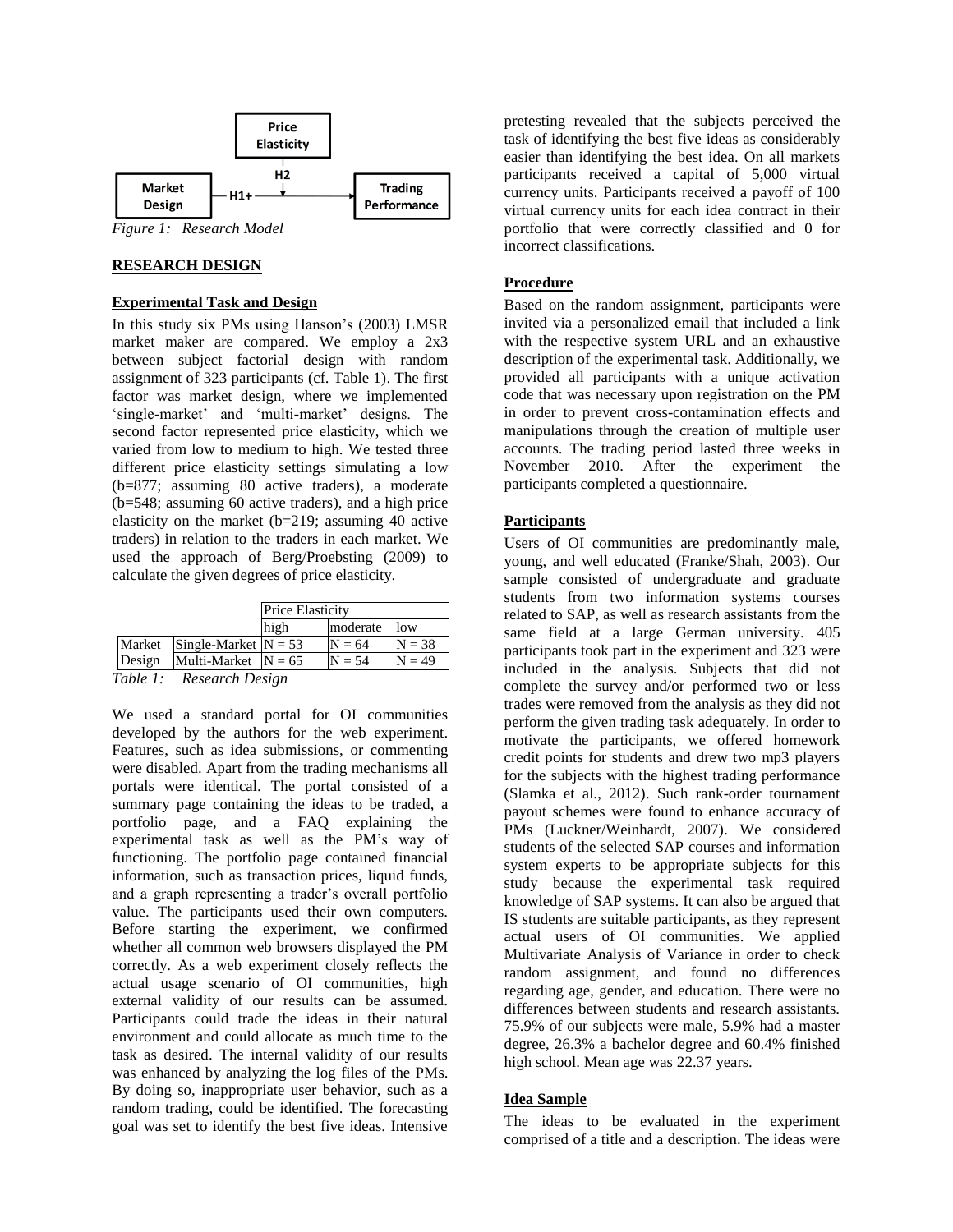taken from a German real-world OI community of the software producer SAP. In this community, SAP users are invited to submit innovative ideas to improve the SAP software. Currently, it consists of 314 users who have submitted 218 ideas varying in length between a half and full A4 page. An independent panel of experts evaluated all ideas. Among all ideas, idea quality is normally distributed (Kolmogorov-Smirnov Z-score: 0.56, p = 0.91). Since conducting an experiment with all ideas implied a substantial workload a stratified sample of 24 ideas was drawn. This sample comprised 8 ideas each with high, medium, and low quality. The sample size was considered sufficient, as 20 to 30 ideas are generally used to measure the variance of creativity ratings of laypersons (Runco/Basadur, 1993).

### **Data Sources**

The triangulation of behavioral experiment data, and an expert rating of idea quality helps to gain more robust results overcoming common method bias.

### *Behavioral Experiment Data*

The 323 participants performed 12583 transactions. On average, each user performed 38.9 transactions in 93 minutes. We defined trading performance as sum of their disposable cash and their payouts at the market end. We normalized this with the mean number of transactions per market as the absolute number of contracts per market varied on base of the market design.

# *Expert Rating*

In practice, companies evaluate innovation ideas with small expert groups (Urban/Hauser, 1993, Girotra et al., 2010). Accordingly, experts are generally used for identifying the most promising ideas in OI communities (Piller/Walcher, 2006). Expert evaluations provide a proxy measure for actual idea quality, which is not observable. Thus, we compared the subjects' transaction with an independent expert evaluation in order to assess their trading performance. Our idea sample was evaluated by a jury using the consensual assessment technique (Amabile, 1996). This technique has been used for evaluating user-generated innovation ideas before (Piller/Walcher, 2006). The jury consisted of 11 referees, who were either professors in information systems, employees of SAP's marketing and R&D department, or the SAP University Competence Centers. Idea quality was measured with four items that are internally used by SAP and reflect the dimensions of novelty, relevance, feasibility, and elaboration as used by Blohm (2011). For evaluation, the idea descriptions were copied into separate evaluation forms which were randomized and contained the scales for idea evaluation as well. The

referees were assigned to rate the ideas with the four items on a rating scale from 1 (lowest) to 5 (highest) independently from the other referees with the given forms. We assessed the Intra-Class-Correlation-Coefficients (ICC) of the expert evaluations that should exceed the value of 0.7 (Amabile, 1996). We considered this as met for all items excluding feasibility whose ICC was 0.5 for which ICCs tend to be very low (Amabile, 1996). Based on the mean quality scores of the ideas, we calculated an aggregated quality ranking.

# **RESULTS**

# **Market level analysis**

In order to test the performance of our markets, we firstly analyzed their accuracy on an aggregated level (cf. Table 2). We checked whether there is a significant concurrence between the markets and the experts, calculating Kendall-Tau rank-order correlations, and Mean Absolute Percentage Errors (MAPE) (Armstrong/Collopy, 1992) using the ranking of ideas according to their final prices at the end of the trading period as well as the ranking of the ideas deriving from the expert evaluation. For multimarkets, we used the prices for top contracts. MAPE is the most widely used measure for evaluating the accuracy of forecasts in time series analysis and offers good validity. We used the placement numbers of the market ranking (forecast ranking) and the expert ranking (actual ranking) for calculating the MAPE (cf. Formula 1). The MAPE thus compares the results of the market outcome with the expert rating. The smaller the MAPE is, the smaller is the market's deviation from the experts.

|                      | $MAPE = \frac{1}{2} \sum_{n=1}^{\infty} \frac{ actual \, ranking \, of \, id \, eq}{ det \, def}$ |
|----------------------|---------------------------------------------------------------------------------------------------|
| $n_{\overline{t-1}}$ | actualranking of idea                                                                             |
|                      | Formula 1: Mean Absolute Percentage Error                                                         |

Generally, the markets tend to correlate stronger among each other than with the expert evaluation. This indicates that they produce quite similar idea rankings. However, the multi-market design with moderate price elasticity (PM5) has the highest correlation ( $p < 0.05$ ), and the third lowest MAPE, only slightly above the smallest MAPE (9%). PM3 seems to be the most accurate market in terms of MAPE. However, it does not significantly correlate with the expert evaluation so that we consider PM5 as the most accurate market.

|                  | Single-Market Design |            |          | Multi-Market Design |            |         |
|------------------|----------------------|------------|----------|---------------------|------------|---------|
| Price            | High                 | Medium Low |          | High                | Medium Low |         |
| Elasticity (PM1) |                      | (PM2)      | (PM3)    | (PM4)               | (PM5)      | (PM6)   |
| PM1              | --                   | $0.29*$    | $0.49**$ | $0.47**$ 0.49**     |            | 0.27    |
| PM <sub>2</sub>  |                      |            | $0.29*$  | $0.38*$             | $0.37**$   | $0.05*$ |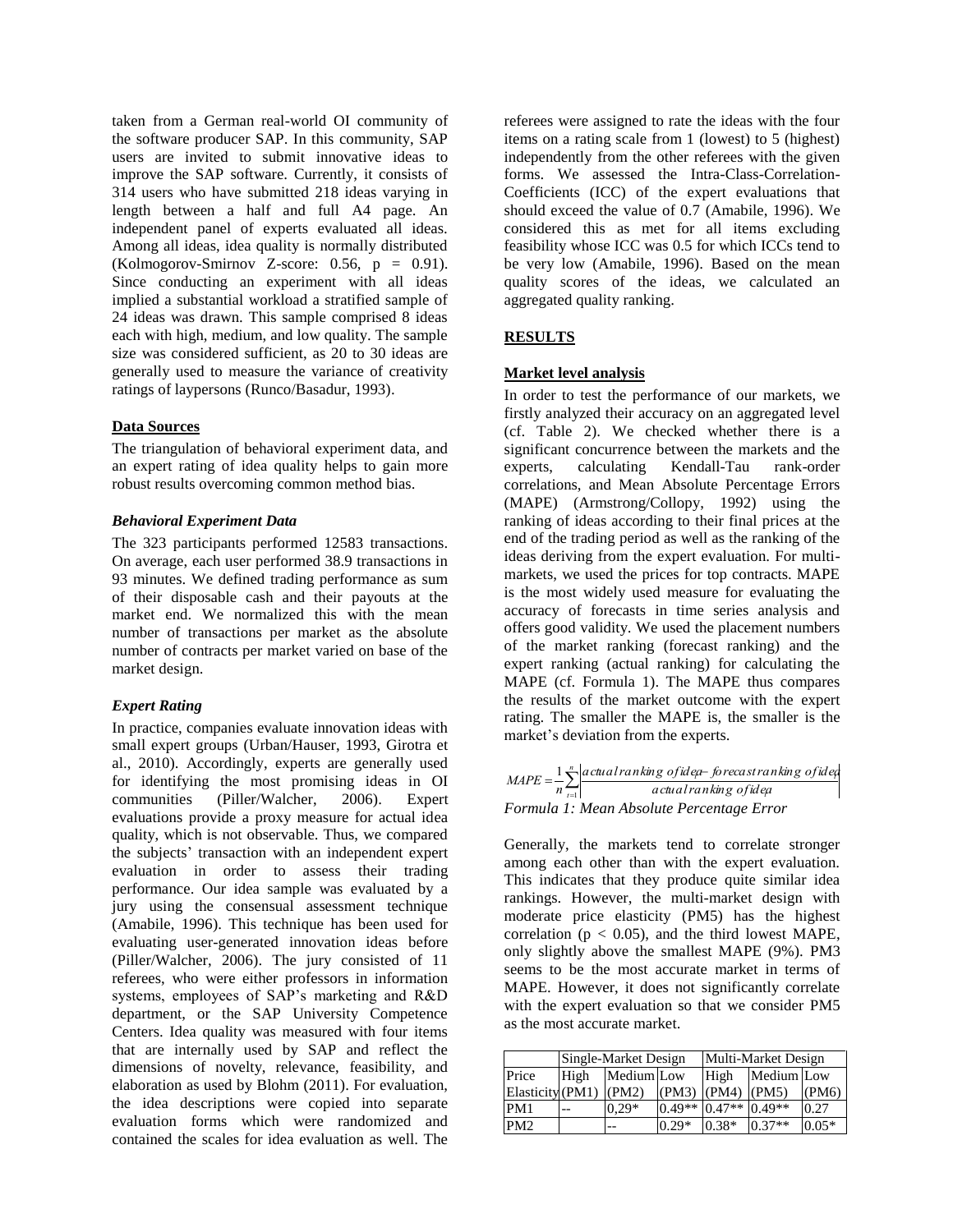| PM <sub>3</sub>                                              |         |      |      | $0.44**$ 0.37** |          | $0.21**$ |
|--------------------------------------------------------------|---------|------|------|-----------------|----------|----------|
| PM4                                                          |         |      |      |                 | $0.52**$ | $0.30*$  |
| PM <sub>5</sub>                                              |         |      |      |                 |          | $0.19*$  |
| <b>Experts</b>                                               | $-0.01$ | 0.14 | 0.22 | 0.02            | $0.33*$  | 0.03     |
| <b>MAPE</b>                                                  | 1.77    | 1.79 | 1.22 | 1.89            | 1.31     | 1.24     |
| *significant with $p < 0.05$ ; **significant with $p < 0.01$ |         |      |      |                 |          |          |

*Table 2: Market Level Analysis*

### **Hypothesis Testing**

According to Kamis et al (2008) we applied Partial Least Square (PLS) analysis using SmartPLS 2.0 for testing our research model. We operationalized the experimental conditions as dummy variables. Given the three levels of price elasticity, we created two dummies variables applying the coding scheme of Kamis et al. (2008). Thus, price elasticity dummy 1 (PE Dummy 1) reflects the decrease from a high to a moderate price elasticity setting, and price elasticity dummy 2 the decrease from moderate to low respectively (PE Dummy 2). For testing the moderating effect of price elasticity, we calculated two interaction terms multiplying each of the two price elasticity dummies with the market design dummy. The results are shown in Table 3. We tested H1 in step 1 in which the interaction terms were not included. The coefficient for the market design dummy is positive and significant ( $\beta$  = 0.26; p < 0.01). As the single-market design served as reference group, this implies that multi-market designs lead to higher trading performance of users. Thus, H1 was supported. Additionally, no significant main effect of price elasticity on trading performance was detected. In step 2 we added he interaction terms in our model. Both resulting interaction terms are significant with  $p < 0.05$  indicating a significant moderation effect. The coefficient for interaction term 1 is positive ( $\beta$  = 0.23), whereas interaction term 2 has a negative coefficient ( $\beta$  = -0.18).

|                                                              | Step 1    | Step 2    |  |  |
|--------------------------------------------------------------|-----------|-----------|--|--|
| <b>Market Design</b>                                         | $0.262**$ | $0.173*$  |  |  |
| PE Dummy 1                                                   | $-0.080$  | 0.032     |  |  |
| PE Dummy 2                                                   | 0.024     | $-0.093*$ |  |  |
| PE Dummy 1 X Market Design                                   |           | 0.227     |  |  |
| PE Dummy 2 X Market Design                                   |           | $-0.178$  |  |  |
| R <sup>2</sup>                                               | 0,069     | 0.083     |  |  |
| *significant with $p < 0.05$ ; **significant with $p < 0.01$ |           |           |  |  |

*Table 2: Results of PLS analysis*

To probe these results we graphed the estimated means in Figure 2. Whereas trading performance is merely affected by price elasticity on single-markets, trading performance follows an inverted u-shape on multi-markets. Thus the performance difference between the two market designs is highest with a moderate price elasticity. Thus, H2 was supported.



#### **DISCUSSION AND CONCLUSION**

Our results suggest that multi-market designs lead to significantly higher market performance than singlemarket designs and that price elasticity has only a very limited influence on trading performance of PM users on the single-market design. By contrast, the effect of price elasticity on multi-markets is far bigger. On these markets, trading performance follows an inverted u-shape. Decreasing price elasticity from high to moderate levels increases trading performance significantly in the first instance whereas it significantly drops when price elasticity is further diminished to the low elasticity treatment. On average, the multi-market design is 11% more accurate than the single-market design. If moderate price elasticity is considered, this effect rises to 48%. Although the accuracy of prediction markets for idea evaluation can be significantly enhanced using the multi-market design, their evaluation error is quite high. However, the correlation of our market with the expert evaluations is in the range reported by other researchers of 0.43 (LaComb et al., 2007) and of 0.10, 0.39 and 0.47 (Soukhoroukova et al., 2012).

From a theoretical perspective, our work contributes to the growing body of literature on the design on PMs (e.g., Wolfers/Zitzewitz, 2004, Luckner/Weinhardt, 2007), in particular in the domain of idea evaluation. Our work is, to our knowledge, a first-ever experimental analysis of two key factors influencing the performance of PMs for idea evaluation: their fundamental market design (single-markets vs. multi-markets) and price elasticity. Our work shows how these fundamental mechanics interact and how they affect trading performance of PM users. Existing research suggests that PMs work well as long as traders understand the contracts they are supposed to trade (Wolfers/Zitzewitz, 2004). Our research extends this existing line of research and suggests that appropriate market and contract design helps PM users to distinguish more exactly between the different properties of the tradable contracts, and equally important, to express these judgments adequately on the PM. Our research suggests that multi-markets are more apt to meet this conditions than single-markets and that they are most effective in settings of moderate price elasticity. In these conditions, the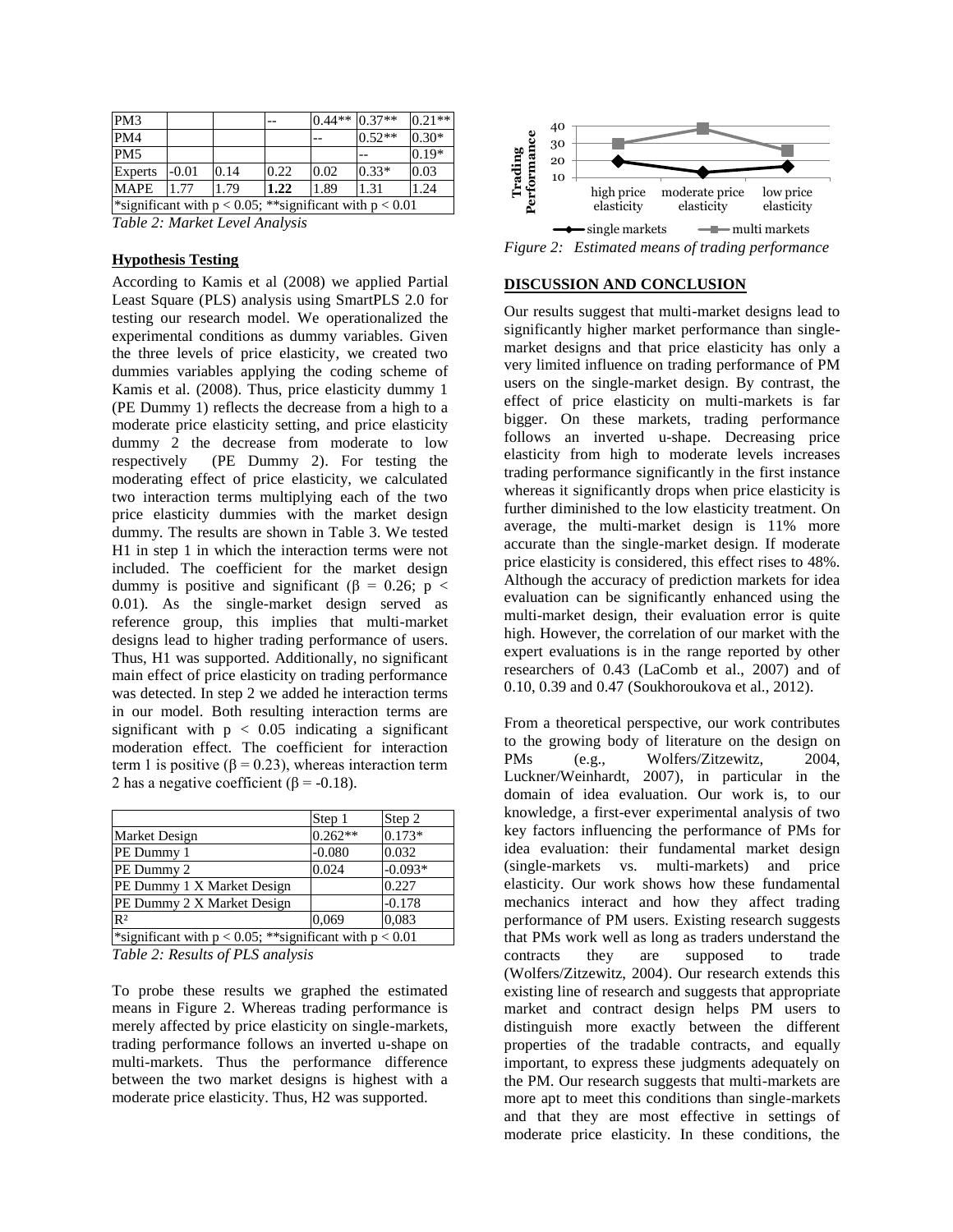benefits of multi-markets are amplified as traders get appropriate system feedback stimulating their trading performance. From a practical perspective, our research helps practitioners to set up PMs for idea evaluation and more general for contracts describing vague concepts whose occurrence in future is uncertain. While practitioners are drawn more and more to the concept of PMs, many details necessary to successfully operate markets fur such type of goods are still unavailable. Our work suggests actionable design guidelines that should facilitate application of PMs. In this vein, we suggest to use multi-market designs or design PMs in such manner that traders are provided with sufficient alternatives for each trading decision. Additionally, we suggest a moderate price elasticity. In this regard, we were able to verify the work of Berg/Proebsting (2009) that is useful for calibrating the LMSR market maker.

Some general limitations of controlled experiments apply to our research. While our web-experiment was intended to closely reflect community behavior, general threats to the external validity may result from the use of students. The expert rating might be deficient, although experts generally outperform nonexperts (see Ericsson/Lehmann, 1996 for a review). Experts might be more prone to a fixed mind-set rather than a broader community, and thus certain aspects of some ideas might have been overlooked. However, as true idea quality is not directly observable, assessment of idea quality through experts is generally performed for idea selection. The true value of an idea could be considered as the idea's net present value if a value maximizing strategy is pursed (Girotra et al., 2010). However, even after market introduction it can take several years until this value can be determined for a given product (Beardsley/Mansfield, 1978), so that its determination is always associated with high uncertainty as ideas initially submitted in OI communities often merely resemble the final products that have been developed from them. Additionally, the success of products is determined by many different factors beyond idea quality, e.g., the marketing strategy of the focal company. Thus, the accuracy of PMs for idea evaluation resembles the correlation with the community operator's idea selection decisions for a given idea (Kamp/Koen, 2009), that our expert evaluation was intended to approximate. Even when accepting expert judgments as biased, our results retain their validity. Experts are a scarce and valuable resource with limited time. Consequently, using experts for continuously assessing the quality of ideas is expensive. In OI communities a high magnitude of innovation ideas is submitted that cannot be reviewed by experts as it would exceed their resources. Thus, well calibrated

PMs can be used to reduce the workload for experts in terms of pre-selection of ideas or even replace the expert panel. Moreover, PMs for idea evaluation suffer from the fact that no real outcome exists, to which payoffs can be tied. This makes additional payout schemes as researched by Slamka et al. (2012) necessary that perform equally well as expert evaluations.

Our study shows how two fundamental mechanics influence the functioning of PMs for idea evaluation. Comparable studies should be replicated in other domains with other types of traded goods. Moreover, our research implies that the used PM designs are perceived cognitively different and these perceptions highly influenced the markets' outcome. Thus, a more indulgent understanding of user cognitions is necessary to design more powerful PMs. In this regard, future research should especially consider the decision process of traders. Understanding this process, markets can be tailored to deliver higher decision support and better market performance. The combination of quantitative and qualitative prediction tools may be a further fruitful avenue for research (Mühlbacher et al., 2011).

# **ACKNOWLEDGEMENT**

This research received funding through the GENIE project by the German Ministry of Research and Education (BMBF) under contract No. FKZ 01FM07027 and the German Ministry of Economics and Technology (BMWi) under grant code 01MQ07024. The second author also acknowledges supported by the German Research Foundation under grant code RI 2185/1-1.

### **REFERENCES**

- Amabile, T.M. (1996), "Creativity in context. Update to social psychology of creativity", Oxford, Westview Press.
- Armstrong, J.S. and Collopy, F. (1992), "Error measures for generalizing about forecasting methods: Empirical comparisons *International Journal of Forecasting,* **8,** 69- 80.
- Beardsley, G. and Mansfield, E. (1978), "A Note on the Accuracy of Industrial Forecasts of the Profitability of New Products and Processes". *Journal of Business,* **51,** 127- 135.
- Berg, H. and Proebsting, T.A. (2009), "Hanson's Automated Market Maker". *The Journal of Prediction Markets,* **3,** 45-59.
- Blohm, I., Riedl, C., Leimeister, J.M. and Krcmar, H. (2011) Idea Evaluation Mechanisms for Collective Intelligence in Open Innovation